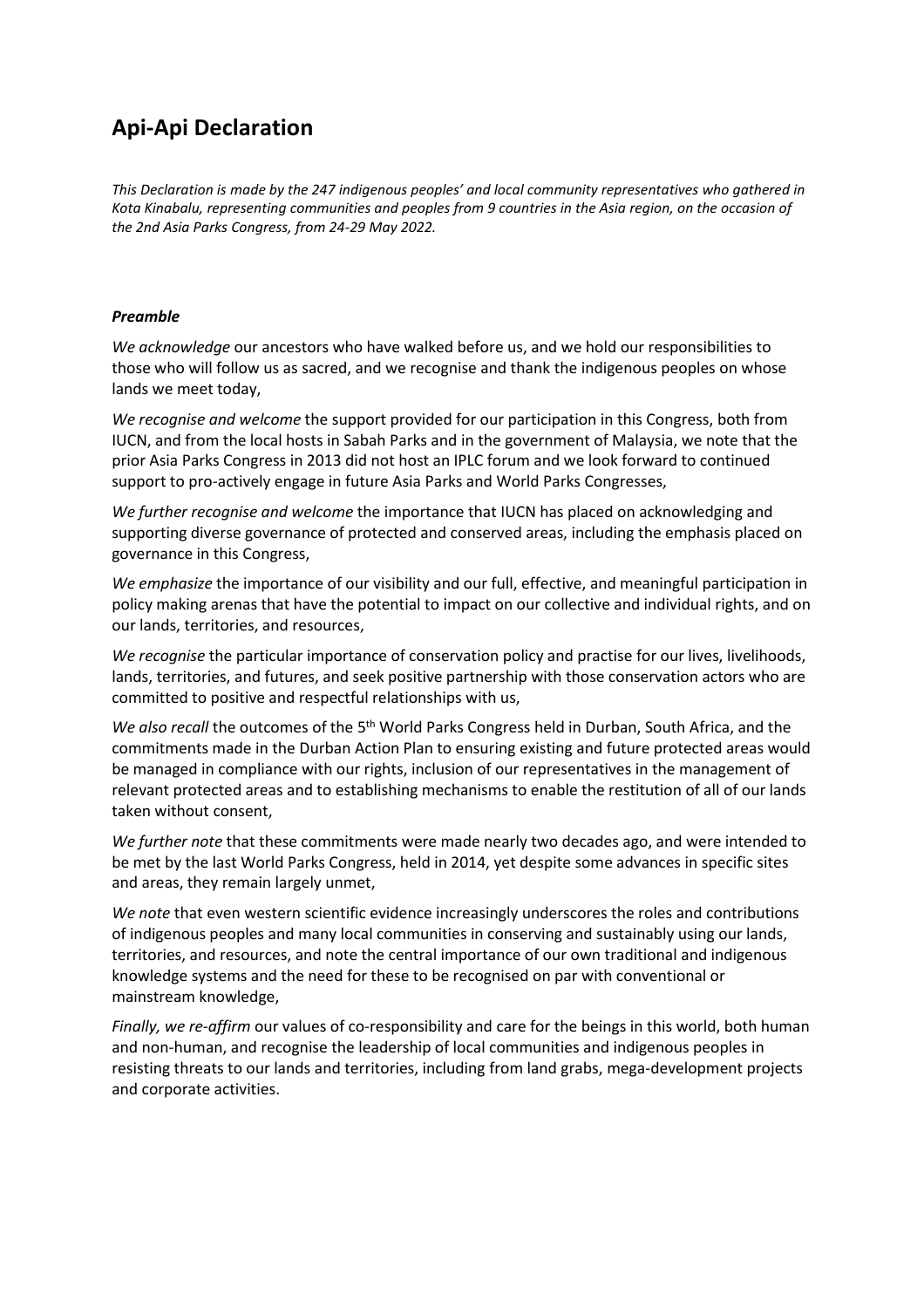## *Our realities*

In our communities, for our peoples and in our countries, our experiences of conservation policy and practice continue to fall far short of the international commitments that have been made,

In too many countries in Asia, our governments fail to recognise our status as indigenous peoples and do not recognise or support our roles as customary owners, and custodians, of biodiversity and socio-ecological well-being, yet areas of remaining high biodiversity value often overlap with the areas that we have been managing for generations,

In many communities, we continue to suffer the impacts of historical injustice, where protected areas created without consent remain in place, and we continue to see protected areas declared or expanded without our free, prior, and informed consent, or through manipulated, selective consultation processes erroneously called consent,

We have experienced and continue to experience evictions, violence, and forced relocations in the name of conservation and declare our solidarity with our brothers and sisters evicted from the Kaeng Krachan Forest Complex: we reject the inscription of that site into the World Heritage List in 2021 despite direct and repeated opposition by the indigenous Karen,

We continue to experience militarisation of our lands and territories and the criminalisation of our indigenous practices and use of our traditional ecological knowledge, in too many places national laws, structures and policies are incoherent with the idea of equitable governance and need urgent review and reform,

We are seeing increasing action by our governments to reduce the civil space we have in which to be active, and actions by private actors using strategic lawsuits to silence our voices when we are fighting for our land and territorial rights,

In countries in which legal frameworks exist which recognise our rights in part and where Court judgements have been in our favour, implementation by government agencies lag or Court judgements are ignored,

We are seeing the increasing growth of carbon-related finance, in both negative and positive ways: we have communities beginning to access direct funding through the voluntary carbon market to enhance their livelihoods, at the same time we see attempts to sell carbon credits in which others receive money for the resources held in our territories, without our consent and without sharing of the benefits,

In some countries, particularly during the pandemic, we have seen unprecedented provision of direct financial support by governments for indigenous peoples' communities for livelihood activities and shared governance, and we reiterate the importance of sustained, direct funding to support self-determined governance, we also recognise that for some of our brothers and sisters, the pandemic released new waves of violence and discrimination,

We have seen in the past 20 years an improvement in the participation of indigenous representatives in management structures in a number of Parks, but it remains critical for this to expand and that such participation is meaningful with genuine influence on the decisions being made,

Where a rights-based approach to conservation is used, and respectful and equitable partnerships between conservation agencies and communities are built, we see much better outcomes and we stand ready to increase our collaboration with you on this basis.